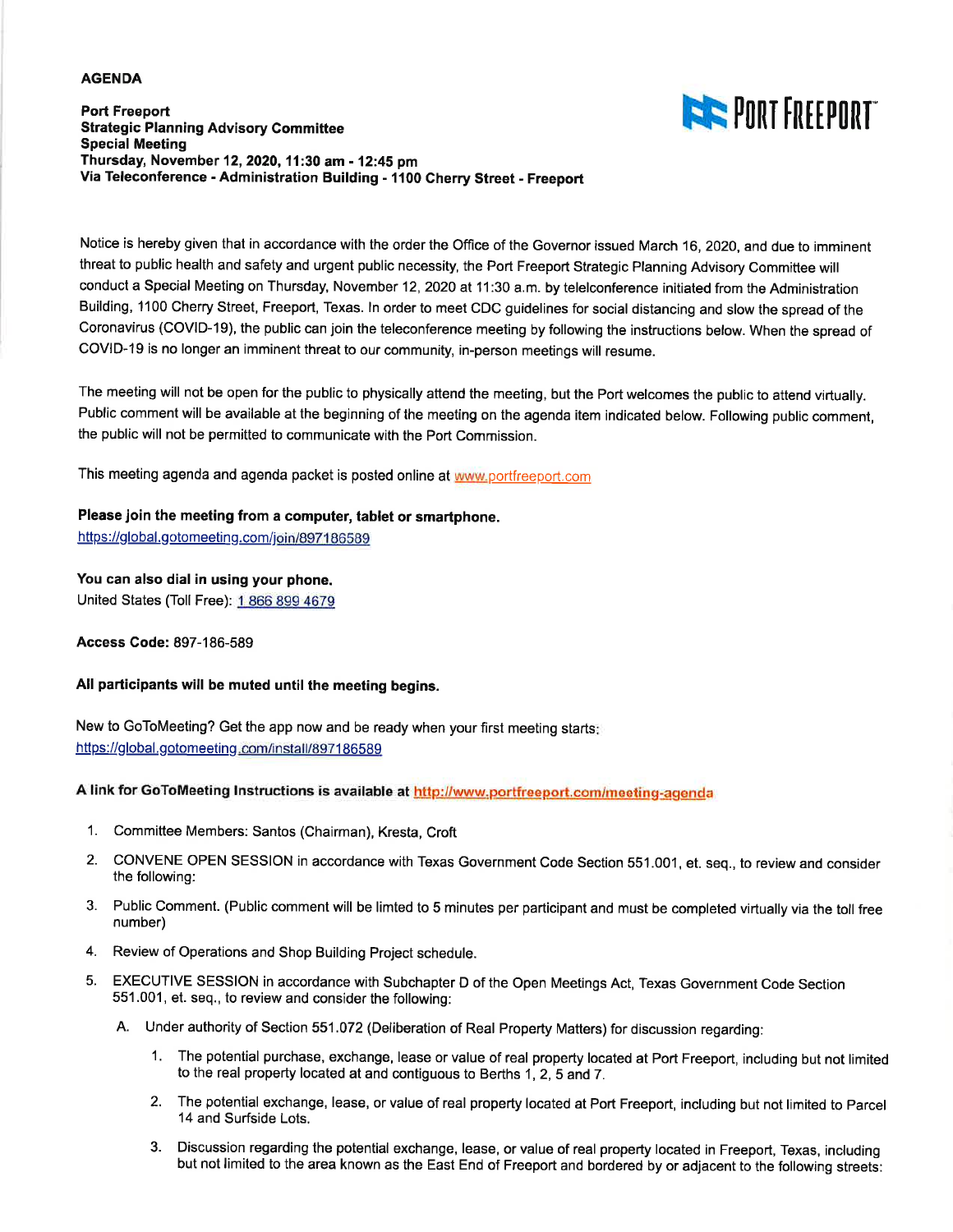FM 1495; East 2nd Street; Terminal Street and East 8th Street in Freeport, Texas.

- 6. RECONVENE OPEN SESSION:
- 7. Adjourn.

The Committee does not anticipate going into a closed session under Chapter 551 of the Texas Government Code at this meeting for any other items on the agenda, however, if necessary, the Committee may go into a closed session as permitted by law regarding any item on the agenda

Flyer Dal

Phyllis Saathoff, Executive Director/CEO **PORT FREEPORT** 

In compliance with the Americans with Disabilities Act, the District will provide for reasonable accommodations for persons attending its functions. Requests should be received at least 24 hours in advance.